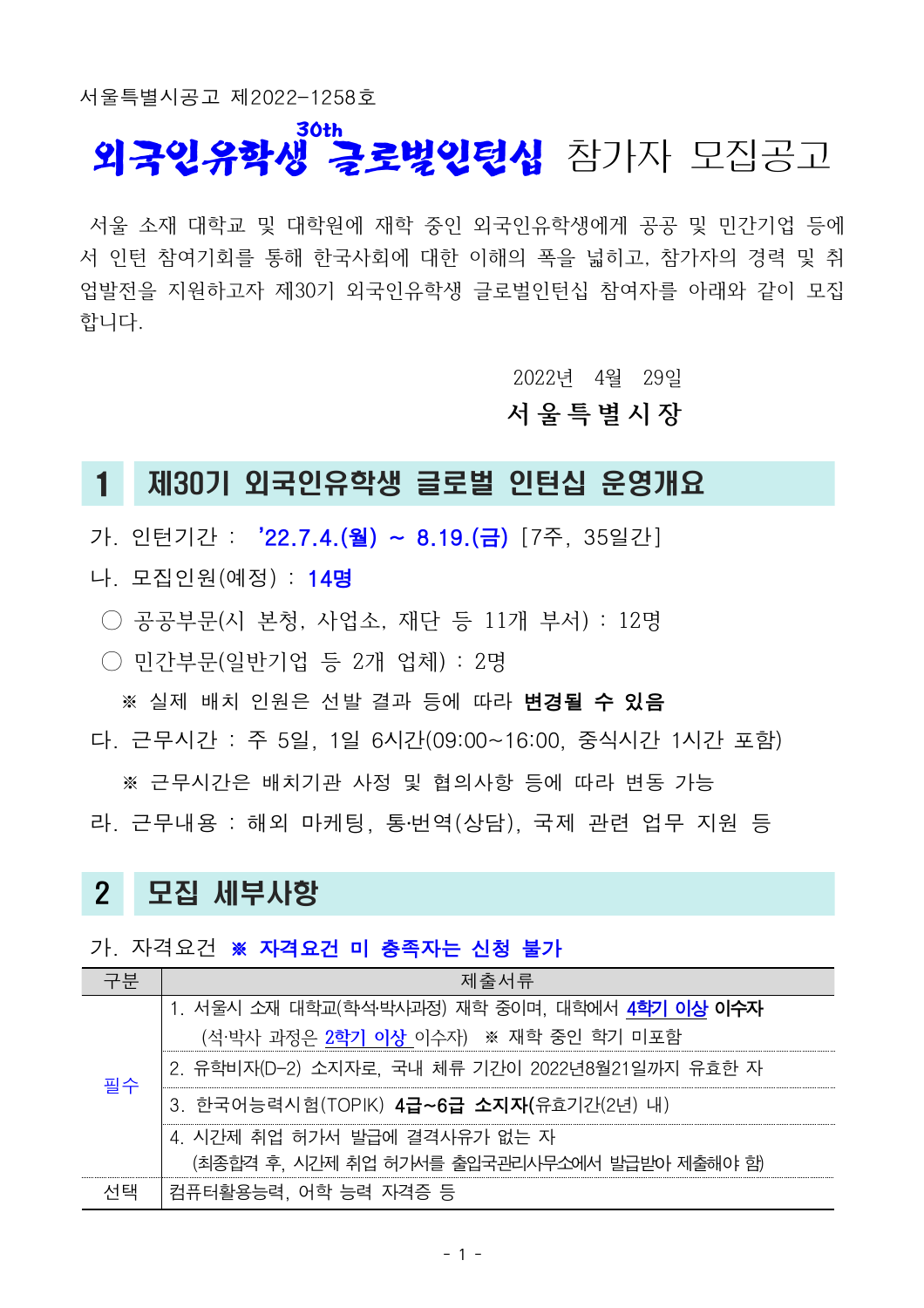#### 나. 선발방법

|          | 심사항목                                          |
|----------|-----------------------------------------------|
| 서류       | 1 기관요구 일치도(전공 및 언어) 2 한국어 능력(급수별 평점) 3 학업성적 등 |
| 심사       | (심사항목별 평점 → <b>상위 3배수</b> 참여기관 추천)            |
| 면접<br>심사 | 태도(지원동기), 의사 표현능력, 발전 가능성 등                   |

#### 다. 활동 특<u>전</u>

- $\bigcirc$  인턴 활동 수당 지급 (1일 54,960원, 중식비 5천원, 주휴수당(만근시) 지급)
- 산재보험 가입 ※서울시 일괄가입
- 인턴십 수료증 수여 (서울시장 명의, 80% 이상 근무 시)

## 3 신청 방법

- 가. 신청대상 : 제30기 외국인유학생 글로벌 인턴십 참가 희망자
- 나. 신청 기간 : 2022.4.29.(금) ~ 5.9.(월) 【11일간】

※ 5.9(월) 18:00까지 시스템 접수 가능

다. 신청 방법 : 신청사이트 (구글 폼)에 접속하여 **온라인 신청** 

※ 신청사이트 주소 : https://forms.gle/F8bxg4uSaAVVxzQC8

라. 제출서류

### ★ 제출서류는 서류 합격자(지원기관별 3~4배수)에 한해 제출하며, 서류합격자 중 증빙 서류를 제출하지 않거나 지원내용과 다를 경우 합격을 취소함

|    | 제출서류                                        |  |  |  |
|----|---------------------------------------------|--|--|--|
|    | 1. 외국인등록증(사본, 국내 체류기간이 2022.8.21.일까지 유효할 것) |  |  |  |
|    | 2. 재학증명서(최근 1개월 내 발급)                       |  |  |  |
| 필수 | 3. 성적증명서(최근 1개월 내 발급)                       |  |  |  |
|    | 4. 한국어능력시험(TOPIK) 점수 증빙 서류(사본, 유효기간 내)      |  |  |  |
| 서탠 | 컴퓨터 활용 자격증. 한국어 외 어학성적 증명서. 기타 증명서류 등       |  |  |  |
|    | 제출 기간 및 제출 방법 등은 서류합격자에게 별도 안내              |  |  |  |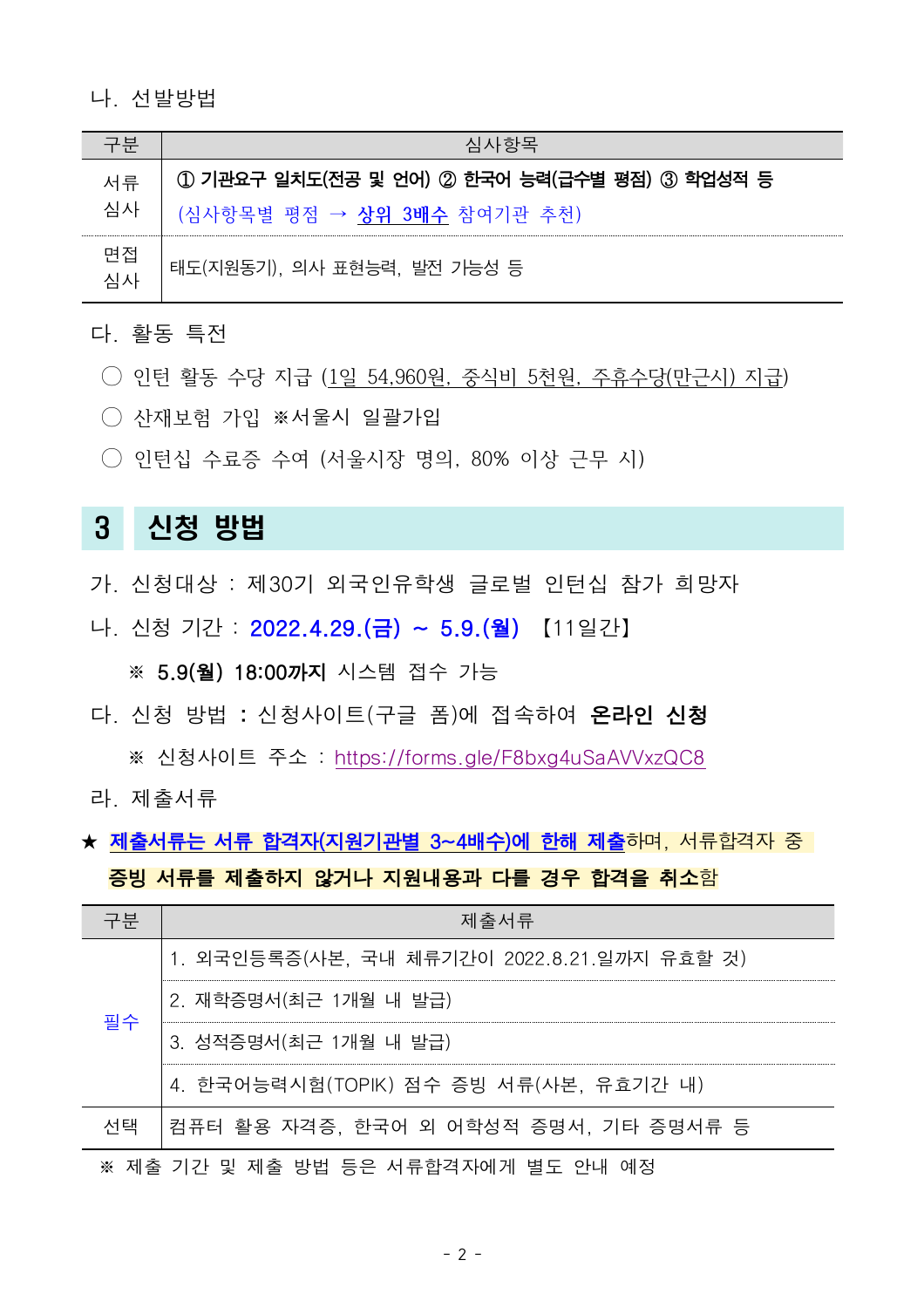## 4 선발절차

- 가. 1차 서류심사
- $\bigcirc$  선발기준 : 모집기관 요구사항 관련성(언어 등), TOPIK 점수, 학업성적 등
- 선발인원 : 각 기관별 3배수 이내
- 결과발표 : 2022.5.23.( 월 예정, 합격자 면접일정 개별안내

※ 응시자 (합격·불합격자) 전원 심사 결과 개별 안내 예정 (문자 안내)

- 나. 2차 면접심사
	- 선발기준 : 모집기관 근무내용 이해도 및 적합 가능성, 의사소통 능력 등
	- 선발인원 : 【붙임】 참조
	- : 선발방법 개별면접 (면접기간 중 모집기관 방문 또는 화상 면접) ※ 면접(예정) 일자 : 5.24.(화)~5.31.(화)중 예정(상세일정 개별 안내)
- 다. 최종합격자 발표 : 2022. 6월 둘째 주 예정)
	- ※ 응시자 합격 불합격자) 전원 문자 안내 예정
	- ※ 적격자가 없는 경우 선발하지 않을 수 있음
- 라. 관련문의: 서울시 외국인다문화담당관 최옥림 주무관(☎ 2133-5068)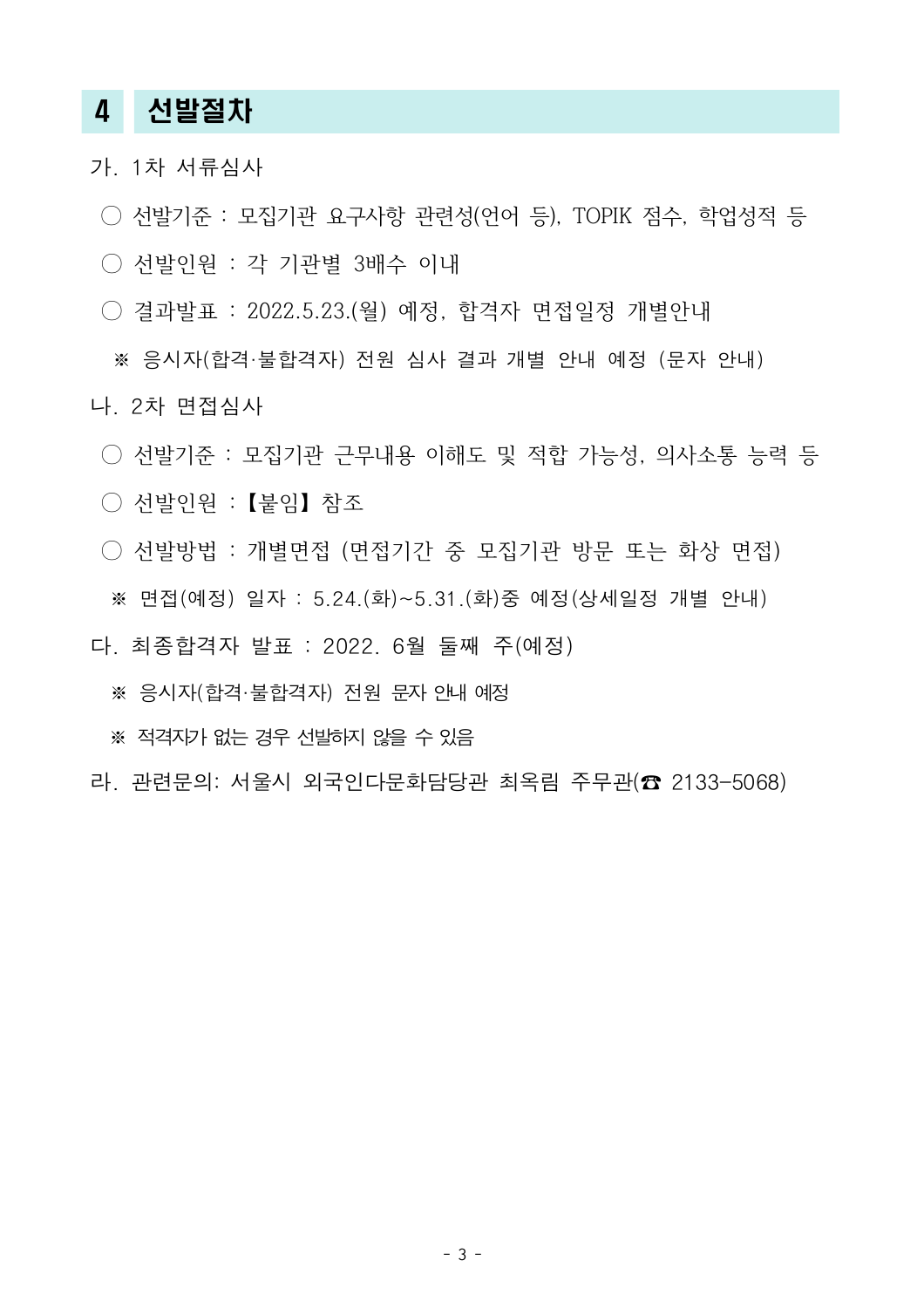# 붙 임 제 30기 글로벌인턴십 모집기관(기업) 리스트 (한/영) 참여기관 : 11개

| 연고                      | 기관/부서명                       | 분장업무                                                                            | 자격요건                                                                                                                                | 근무지주소                                              | 배치<br>인원<br>(14명)     |
|-------------------------|------------------------------|---------------------------------------------------------------------------------|-------------------------------------------------------------------------------------------------------------------------------------|----------------------------------------------------|-----------------------|
|                         | 시민건강국<br>(감염병연구센터)           | - 번역 및 행정사무 보조<br>- 감염병 관련 해외동향 작성                                              | - 사용언어 : 1순위 (영어), 2순위 (독일어)<br>- 전공 : 보건계열, 생물학, 간호학 우대<br>- 한국어 구사능력 : 중                                                          | 서울시 중구 세종대로 110,                                   | $\mathbf{2}^{\prime}$ |
| $\overline{2}$          | 서울공예박물관<br>(전시기획과)           | - 전시분야 국제교류 관련 업무보조<br>- 외국인(영어권) 관람객 대상 전시설명 및 안내<br>- 영어 번역물 감수 보조 등          | - 사용언어 : 1순위 (영어), 2순위 (영어)<br>- 전공 : 미술, 미술사 및 박물관학 관련 분야<br>- 한국어 구사능력 : 중<br>- 기타 : 상기 전공자 외에도 관련 분이에 관심 있는 인력<br>지원 가능          | 서울시 종로구 율곡로3길 4                                    | $\mathbf{1}$          |
| 3                       | │ 서울시복지재단                    | - 해외사회복지 동향 파악 및 정리, 국제포럼 조사,<br>소셜 미디어 관련 기타 행정업무보조                            | - 희망언어 : 영어<br>- 전 공 : 사회복지학, 사회학, 국제관계, 홍보 등<br>- 한국어구사 : 상관없음<br>- 기 타 : 사회복지 혹은 홍보 경험 (무경험도 상관없음)                                | 서울시 마포구 백범로 31길<br>21 서울복지타운 10층<br>서울시복지재단, 소통전략관 |                       |
| $\overline{\mathbf{4}}$ | 서울시립대학교<br>(국제교류과)           | - 번역 및 행정사무 보조                                                                  | - 사용언어 : 1순위 (영어), 2순위 (중국어)<br>- 한국어 구사능력 : 상                                                                                      | 서울시 동대문구 서울시립대로<br>163 서울시립대학교 전농관<br>321호         | $\mathbf{1}$          |
| 5                       | 중랑물재생센터<br>관리과<br>(서울하수도과학관) | - 자료(영어↔한국어) 번역/독해 지원<br>- 관람객 설문조사 통계관리 지원<br>- 외국인 관람객 대상 전시해설 지원<br>- 사무보조 등 | - 사용언어 : 1순위 (영어)<br>- 자 격 증 : 컴퓨터 관련 자격증(MS 오피스) 우대<br>- 한국어 구사능력 : 중                                                              | 서울시 성동구 자동차시장<br>3길 64, 중랑물재생센터                    |                       |
| 6                       | 서울시<br>정책수출사업단               | - 마케팅 및 행사지원                                                                    | - 사용언어 : 1순위 (영어), 2순위 (스페인어)<br>- 자격증 : 워드프로세서 자격증<br>- 한국어 구사능력 : 중                                                               | 서울시 종로구 종로38,<br>서울글로벌센터 13층<br>서울시정책수출사업단 사무실     | $\mathbf{2}^{\prime}$ |
| 7                       | 서울주택도시공사                     | - 해외 부동산개발 사례조사(PPT 보고서 작성)<br>및 자료관리                                           | - 희망언어 : 1순위 (영어), 2순위 (일본어)<br>- 전 공 : 도시계획 또는 부동산<br>- 자격증 : MOS<br>- 한국어구사 : 상<br>- 기 타 : MS Office(Word, Powerpoint, Excel) 실력자 | 서울시 강남구 개포로 621<br>서울주택도시공사 사업기획부                  |                       |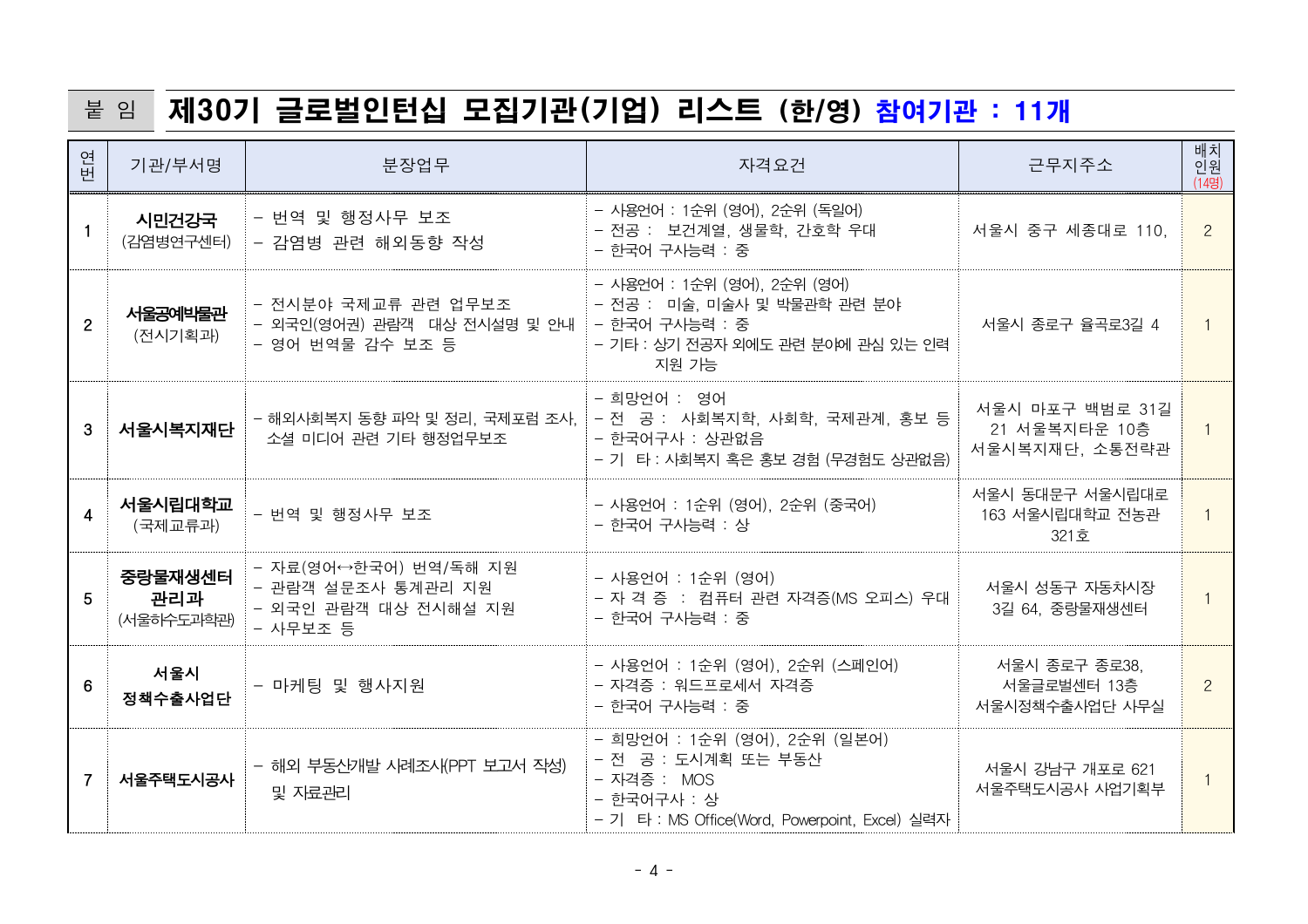| 연<br>헌 | 기관/부서명             | 분장업무                                                                                                                       | 자격요건                                                                                                                                                                                   | 근무지주소                                            | 배치<br>인원<br>(14명) |
|--------|--------------------|----------------------------------------------------------------------------------------------------------------------------|----------------------------------------------------------------------------------------------------------------------------------------------------------------------------------------|--------------------------------------------------|-------------------|
| 8      | 스마트도시담당관           | - 서울시 우수 스마트시티 정책 영문번역<br>- 국내외 우수 스마트시티 사례 리서치<br>- 세계스마트시티기구(WeGO) 및 해외교류<br>관련 국제업무 보조<br>- 서울스마트시티리더스포럼 개최 관련 업무<br>보조 | - 사용언어 : 1순위 (영어), 2순위 (무관)<br>- 전공 : 전공 무관이나 국제개발협력, IT 분야 관심자<br>선호<br>- 한국어 구사능력 : 상<br>- 기 타 : 원활한 한글문서, 파워포인트, 워드 사용가능자<br>한<->영 번역, 해외매체 대상 서울 스마트시티<br>홍보, 국제행사 및 국제교류 지원 업무 담당 | 서울시 중구 덕수궁길 15<br>서소문별관 1동 3층                    |                   |
|        | 외국인다문화<br>담당관      | - 번역 및 행정사무 보조<br>- 외국인주민 지원사업 보조<br>- 외국인정책 관련 해외사례 조사 등                                                                  | - 사용언어: 영어<br>- 한국어 구사능력 : 상<br>- 기타: MS Office 실력자                                                                                                                                    | 서울특별시 중구<br>세종대로 110, 9층                         |                   |
| 10     | ㈜레인써클              | - 컴퓨터프로그래머 및 앱개발자(HTML5, CSS,<br>JS, jQuer, Bootstrap, RDBMS (MSSQL, MySQL<br>등)                                           | - 사용언어 : 1순위 (영어), 2순위 (무관)<br>- 전 공 : 전자공학<br>- 자격증 : 펌웨어 개발 및 관련 경험 이력<br>- 한국어 구사능력 : 상                                                                                             | 서울시 영등포구 선유로13길 25.<br>에이스하이테크시티 813호            |                   |
| 11     | ㈜볼트마이크로<br>(전략기획팀) | - 해외 유저 위한 콘텐츠 제작 및 글로벌<br>마케팅 업무 보조                                                                                       | - 희망언어 : 1순위 (영어)<br>- 한국어 구사능력 : 상<br>- 기 타 : 1순위 언어인 영어 사용 가능자를 희망합니다.<br>(원어민 수준의 영어 실력)                                                                                            | 서울시 용산구 한강대로 62길 41,<br>의성빌딩 2층<br>㈜볼트마이크로 전략기획팀 |                   |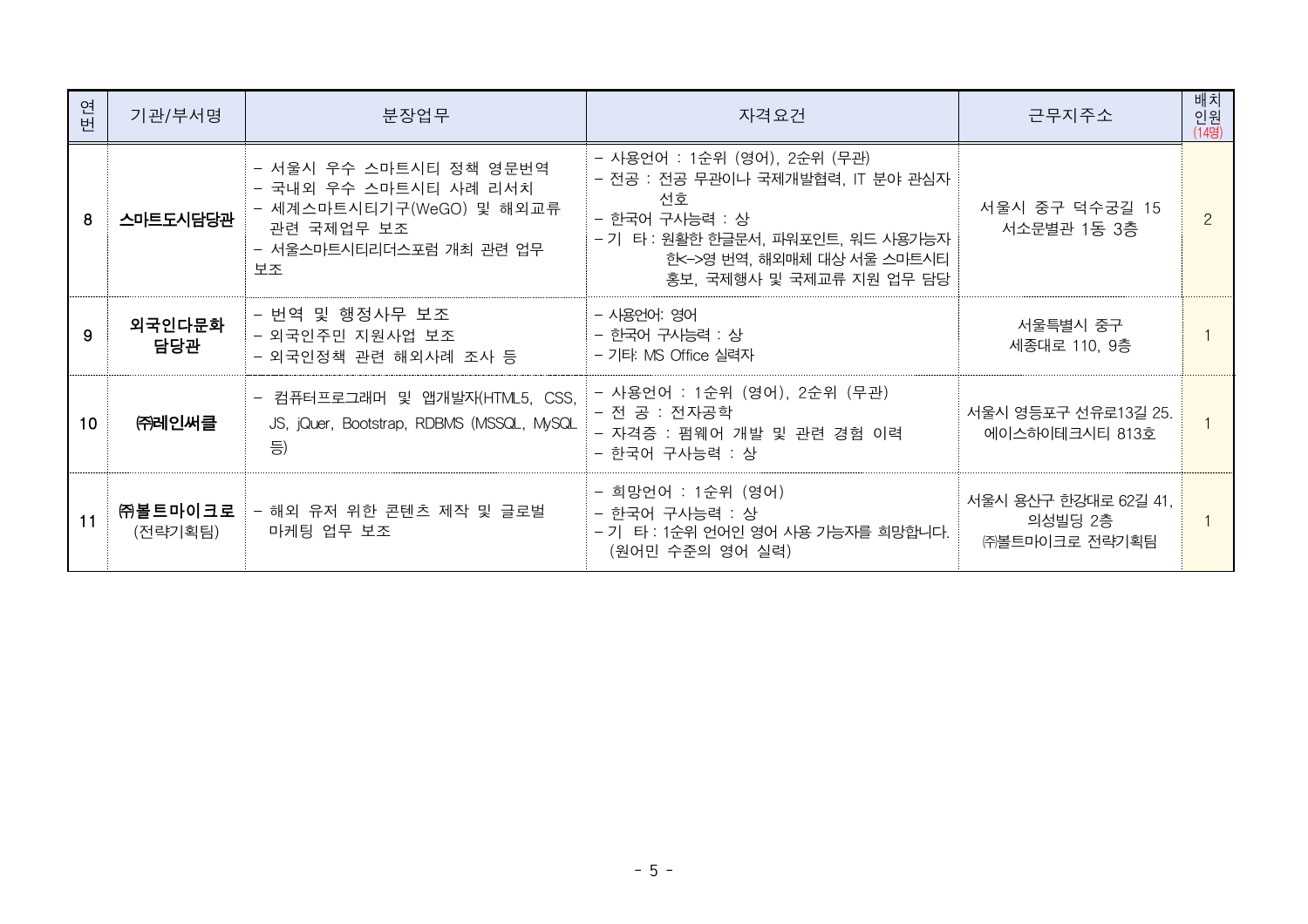| No. | <b>Division</b>                                                                        | Task                                                                                                                                                                                                                                  | Qualification                                                                                                                                                                                                                                                                                       | <b>Address</b>                                                                                                                                                    | num<br>ber<br>(14) |
|-----|----------------------------------------------------------------------------------------|---------------------------------------------------------------------------------------------------------------------------------------------------------------------------------------------------------------------------------------|-----------------------------------------------------------------------------------------------------------------------------------------------------------------------------------------------------------------------------------------------------------------------------------------------------|-------------------------------------------------------------------------------------------------------------------------------------------------------------------|--------------------|
|     | Citizens' Health<br><b>Bureau</b><br><b>Infectious Disease</b><br>Research Center      | - Translation and administrative assistant<br>- Writing international trends related to infectious<br>disease                                                                                                                         | - Preferred language: English, German<br>- Major: giving preferential treatment to major related<br>to public health, bioscience, or nursing<br>- Korean Language proficiency: Average                                                                                                              | Citizens' Health Bureau<br>Infectious Disease Research Center<br>(110, sejong-daero, junggu, Seoul,<br>04524, Korea)                                              | $\overline{2}$     |
| 2   | Seoul Museum<br>of Craft Art<br>(Exhibition &<br>Planning<br>Division)                 | - Assisting the international relations related to<br>exhibitions<br>- Guiding for foreign visitors (English speakers)<br>- Supervising the English translation                                                                       | - Preferred language : English<br>- Major: Art, art history or museum studies related<br>degree preferred<br>- Korean Language proficiency: Intermediate<br>- Other: Applicants who are interested in art, art<br>history or museum studies can also apply to<br>this position.                     | Seoul Museum of Craft Art<br>Exhibition & Planning Division<br>(Yulgok-ro 3-gil, Jongno-gu, Seoul)                                                                |                    |
| 3   | Seoul Welfare<br>Foundation<br>External<br>Cooperation<br>Team                         | - Conduct Research on social welfare issues.<br>policies and international trends,<br>international organizations and<br>conferences of Social Welfare.<br>Management of SNS for Seoul Welfare<br>Foundation and Other required work. | - Preferred language: English<br>- Major: Social Welfare, Sociology, International relations,<br>ete.<br>- Korean Language proficiency : No Matter<br>- Other: Knowledge on SNS and internet research ability<br>a Person with PR experience is prefered<br>(but no experienced is also acceptable) | Seoul Welfrea Foundation, External<br>Cooperation team. Mapo-gu,<br>Baekbum-ro 31 gil 21 10th Fl.                                                                 |                    |
| Δ   | University of<br>Seoul<br>Institute of<br>International<br>Cooperation                 | - translation and administrative assistant                                                                                                                                                                                            | - Preferred language: English, Chinese<br>- Korean Language proficiency : Good                                                                                                                                                                                                                      | Institute of International Cooperation<br>& Education<br>University of Seoul 163<br>Seoulsiripdaero, Dongdaemungu,<br>Seoul, Korea<br>(Cheonnong Hall, Room #321) |                    |
| 5   | <b>Jungnang Water</b><br><b>Recycling Center</b><br>(Seoul Sewerage<br>Science Center) | - Assisting the document translation (English Korean)<br>- Assisting the data management of visitor satisfaction<br><b>SUIVEV</b><br>- Supporting docent (museum guide) for foreign visitors<br>- Any other miscellaneous task        | - Preferred language: First (English)<br>- Certificate: Microsoft office<br>- Korean Language proficiency : Average                                                                                                                                                                                 | Jungnang Water Recycling Center,<br>Seoul Sewerage Science Center<br>(64, Jadongchasijang 3-gil,<br>Seongdong-gu, Seoul)                                          |                    |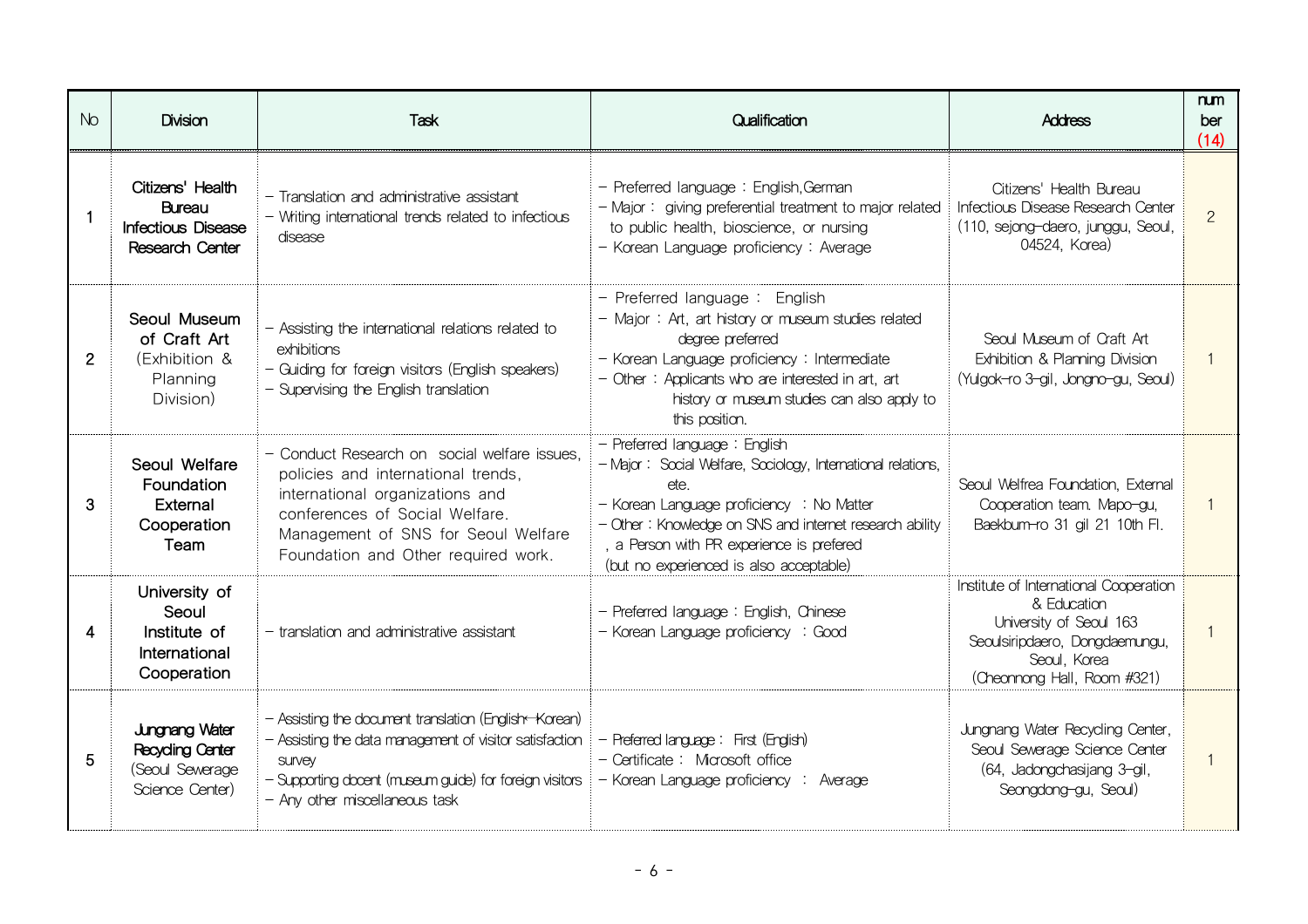| No | <b>Division</b>                                      | <b>Task</b>                                                                                                                                                                                                                                        | Qualification                                                                                                                                                                                                                                                                                                                                                                                                                                                                                                                                                                                         | <b>Address</b>                                                                                                         | num<br>ber<br>(14) |
|----|------------------------------------------------------|----------------------------------------------------------------------------------------------------------------------------------------------------------------------------------------------------------------------------------------------------|-------------------------------------------------------------------------------------------------------------------------------------------------------------------------------------------------------------------------------------------------------------------------------------------------------------------------------------------------------------------------------------------------------------------------------------------------------------------------------------------------------------------------------------------------------------------------------------------------------|------------------------------------------------------------------------------------------------------------------------|--------------------|
| 6  | Seoul Urban<br><b>Solutions Agency</b>               | - marketing & event program                                                                                                                                                                                                                        | - Preferred language: First (English),<br>Second (spanish)<br>- Certificate: Word processor<br>- Korean Language proficiency : Average                                                                                                                                                                                                                                                                                                                                                                                                                                                                | Seoul Global Center 13F, 38,<br>Jong-ro, Jongno-gu, Seoul                                                              | $\overline{2}$     |
| 7  | Seoul Housing &<br>Communities<br>Corporation        | - Overseas real estate development case studies (PPT<br>report), Database management                                                                                                                                                               | - Preferred language: First (English),<br>Second (Japanese)<br>- Major: Urban Planning/Engineering, Real Estate<br>- Certificate: MOS<br>- Korean Language proficiency : Good,<br>- Other: Good MS Office(Word, Powerpoint, Excel) skill                                                                                                                                                                                                                                                                                                                                                              | Business Planning Department, Seoul<br>Housing&Communities Corporation<br>(621, Gaepo-ro, Gangnam-gu,<br>Seoul, Korea) |                    |
| 8  | Smart City<br><b>Division</b>                        | - English-Korea translation about smart city<br>related subjects<br>- Researching about good smart city policies<br>home and abroad<br>- Assisting work related with WeGO (World<br>Smart City Organization) and Seoul Smart<br>City Leaders Forum | - Preferred language: First (English),<br>Second (Any language)<br>- Major: It doesn't really matter, but we prefer the ones<br>who are interested in international exchanges, city<br>diplomacy, IT, etc.<br>- Korean Language proficiency : Good<br>- Other: Interns should know how to use Hanguel program,<br>powerpoint and word prosessor. You will be doing lots<br>of Korean-English translation, promoting Seoul's good<br>ICT & smart city policies to foreign media and assisting<br>events and international exchange. You may also work<br>a few weeks at the WeGO assisting their work. | 15, Deoksugung-gil<br>(Seosomun-Annex building 1),<br>Jung-gu, Seoul                                                   |                    |
| 9  | Multicul turalism<br><b>Division</b><br>(Seoul City) | - Translation and administrative assistant<br>- assisting support projects for foreign<br>residents<br>- investigation of foreign cases<br>foreigner policy                                                                                        | - Preferred language: English<br>- Korean Language proficiency : Good<br>$f$ or $\vert$ - Good MS Office(Word, Powerpoint, Excel) skill                                                                                                                                                                                                                                                                                                                                                                                                                                                               | 9F, 110, sejong-daero,<br>junggu, Seoul                                                                                |                    |